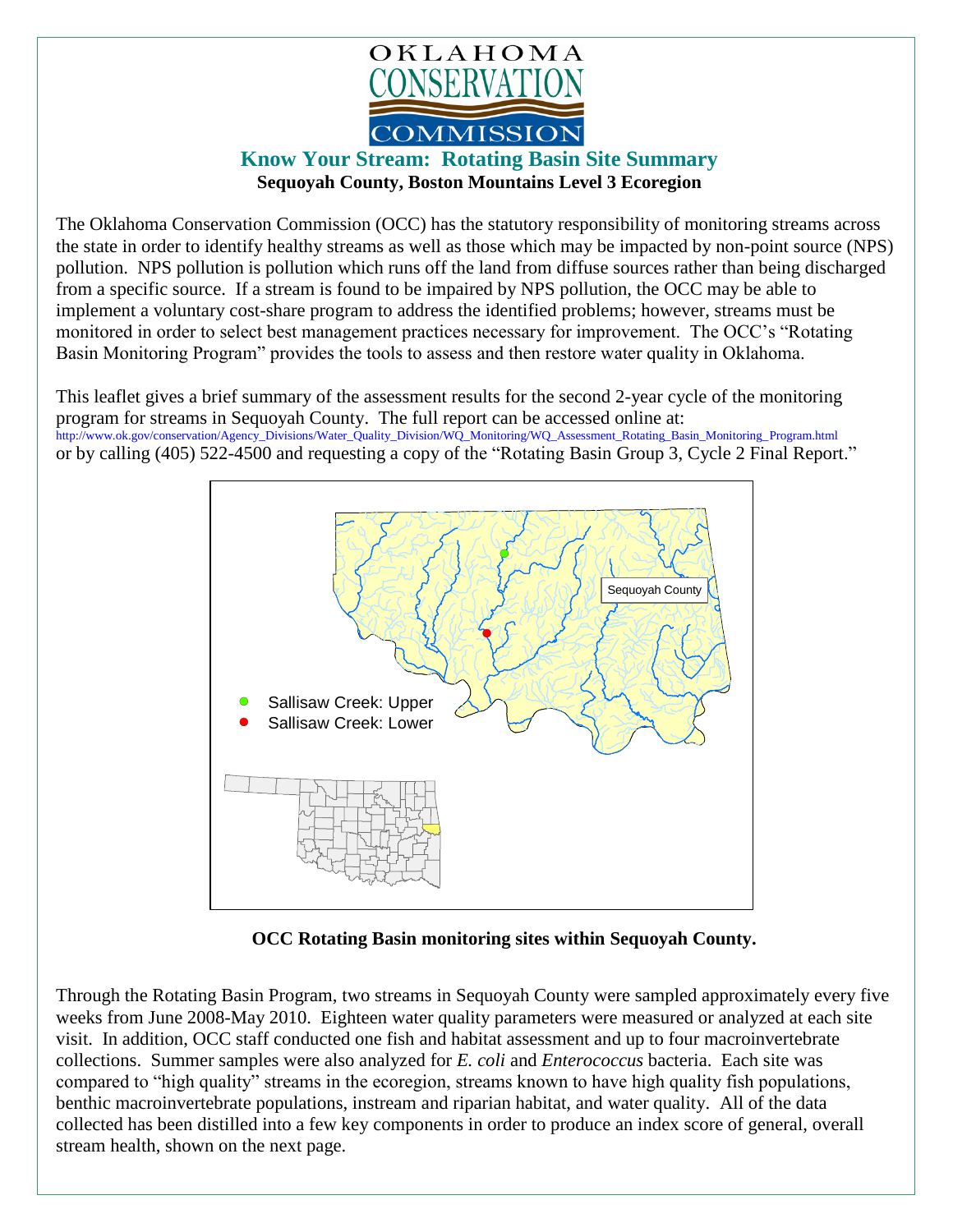**Summary of general stream health as determined by comparison to high quality streams in the Boston Mountains ecoregion and by assessment using Oklahoma State Water Quality Standards***†***.**

|                                                           | <b>Good</b>                        |                              |
|-----------------------------------------------------------|------------------------------------|------------------------------|
| moderate<br>good<br>poor                                  | <b>Sallisaw Creek</b>              | <b>Sallisaw Creek: Lower</b> |
| <b>Overall Stream Health</b>                              | 43                                 | 43                           |
| Phosphorus                                                | 5                                  | 5                            |
| Nitrogen                                                  | 5                                  | 5                            |
| Ammonia                                                   | 5                                  | 5                            |
| Dissolved Oxygen                                          | 5                                  | 5                            |
| pH                                                        | 5                                  | 5                            |
| Turbidity                                                 | 5                                  | 5                            |
| Salts (chloride, sulfate, TDS)                            | 5                                  | 5                            |
| Fish                                                      | 5                                  | 5                            |
| Macroinvertebrates                                        | $\overline{3}$                     | 3                            |
| Instream/Riparian Habitat                                 | 5                                  | 5                            |
| Bacteria                                                  | $-5$                               | $-5$                         |
|                                                           | Scale of 1-5 with 5 being the best |                              |
| $1 =$ Significantly worse than high quality sites<br>KEY: |                                    |                              |

 $3 = Not$  as good as high quality sites but not impaired

 $5 =$  Equal to or better than high quality sites

 $-5$  = Impaired by state standards

**Note: Most streams in Oklahoma are classified as impaired by at least one type of bacteria.**

**Sallisaw Creek: Upper (OK220200-03-0010G):** This stream is impaired by state standards for bacteria. All other parameters are comparable to high quality sites in the ecoregion except the macroinvertebrate community which is of slightly lower quality.

**Sallisaw Creek: Lower (OK220200-03-0010C):** This stream is impaired by state standards for bacteria. All other parameters are comparable to high quality sites in the ecoregion except the macroinvertebrate community which is of slightly lower quality.

*† The use of Oklahoma Water Quality Standards to assess streams and the 2010 results are described in the DEQ's 2010 Integrated Report, accessible online at: http://www.deq.state.ok.us/wqdnew/305b\_303d/2010\_integrated\_report\_entire\_document.pdf*